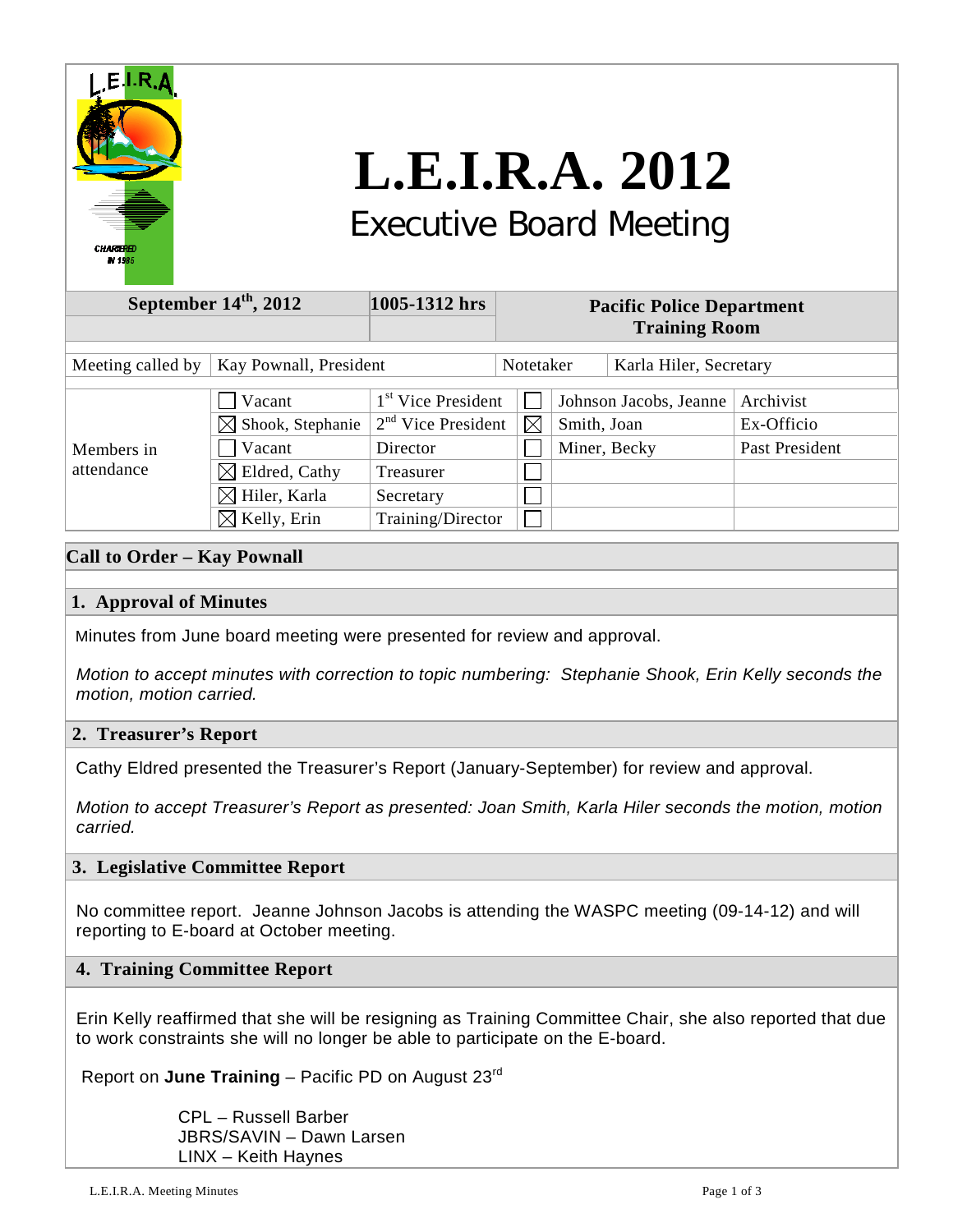## *June Training continued:*

- 23 people attended training.
- One attendee requested and was granted a refund due to attending similar training already.
- Participant evaluations revealed they enjoyed the training overall but felt it was too compressed.
	- o LINX Everyone enjoyed.
	- o CPL Good class.
	- o JBRS There were internet connectivity issues, but was still a good class.

Update on upcoming training:

# **October Mini-Conference** – Campbell's Resort, Lake Chelan - October 22<sup>nd</sup> – 24<sup>th</sup>

**22nd**: Board Meeting – 2pm - 5pm

**Registration – 4pm - 6pm**<br>**23<sup>rd,</sup> Track 1 – Public Disclosure** 

- **23rd**: Track 1 Public Disclosure/Admin Records
- Track 2 DOL/NICS
- **24th**: Leadership *(TBA)*
- Ramsey Ramerman and Jeanne Johnson Jacobs are both on board for a combined class.
- NICS unit confirmed for the 23<sup>rd</sup>.
- Leadership class on the 24<sup>th</sup> still needs instructor. Instructor contact suggestions: local women's group and ICSEW.wa.gov
- Discussion on door prizes Announcement will be sent out with registrations.
- Erin Kelly will bring two projectors and two laptops for training rooms.
- Business Meeting Kay Pownall requested a head table for lunch.
- Update on entertainment for Tuesday evening. Previously discussed ideas included bowling, wine tasting at local vineyard, or local coffee shop/wine bar. Stephanie Shook reported on her attempts to contact local businesses. Stephanie suggested that the board have bonfire on the beach with S'mores and wine (brought by board members). Other suggestions were to contact the resort and see if they could provide a suite and no-host bar. Stephanie will look into above mentioned items and costs.
- Meals will be same as last year.
- Cost of conference set \$125 Member and \$175 Non-member

Training Committee: Bobbi Romine is interested in serving on committee. Other committee member candidates to contact: Carla Hickman - Walla Walla PD, Valerie – Anacortes PD, Jenny Merritt – Bothel PD, Kelly Donnelly,and Carla Jacovey.

## **5. Nominating Committee Report**

 Discussion on recruitment. Kay Pownall directed board members to continue to recruit for open positions. Interested members will need to submit a letter of intent and letter of support from Chief or Sheriff.

 Open Positions: President *1st Vice President – currently vacant* 2<sup>nd</sup> Vice President **Secretary** *Director x 2 – currently vacant*

# **6. Membership Committee Report**

No committee report.

Membership database will be finalized and brought to conference.